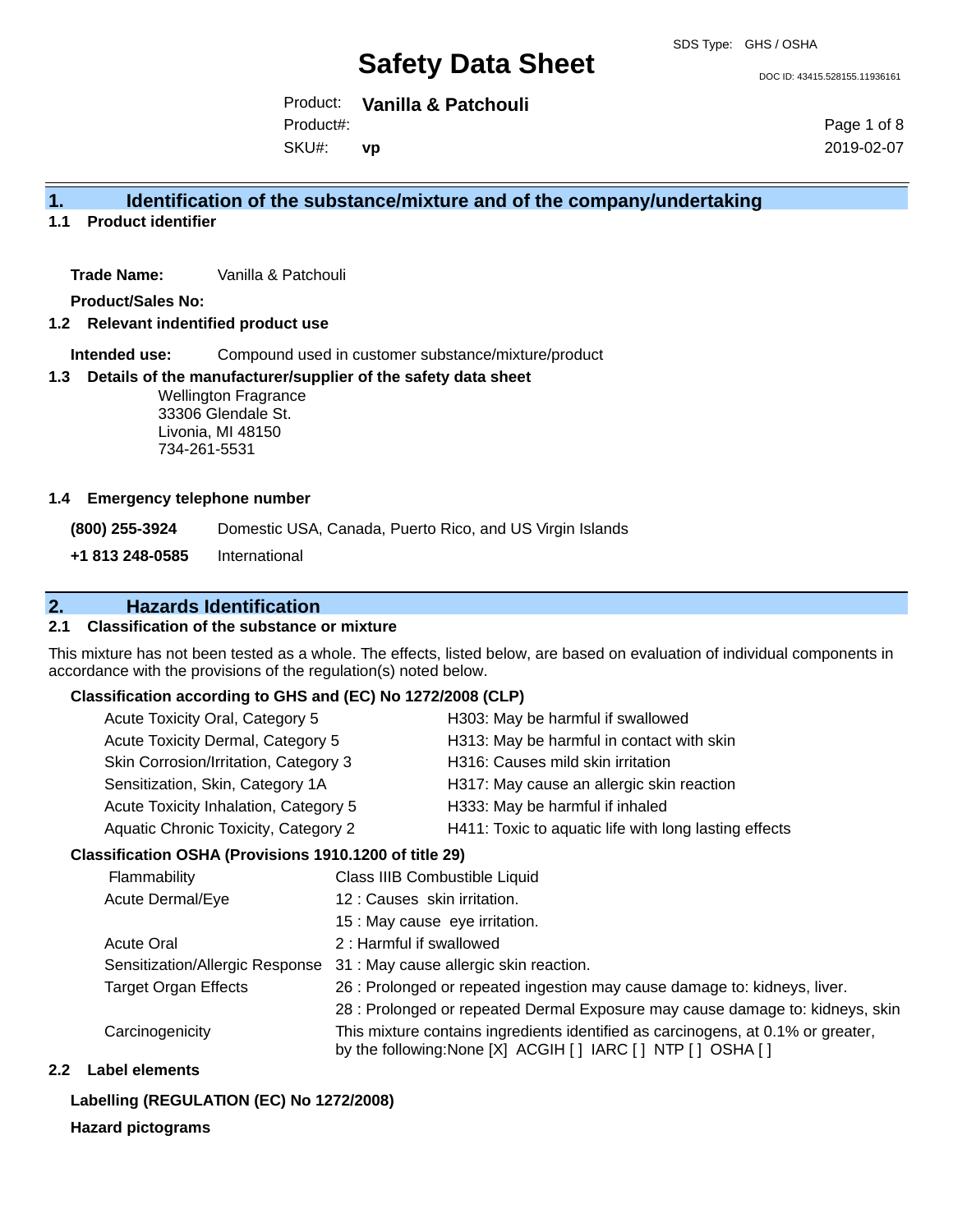Product: **Vanilla & Patchouli For Soap**

Product#:

SKU#: **vp** Page 2 of 8 2019-02-07

DOC ID: 43415.528155.11936161



**Signal Word: Warning Hazard statments**

### H303 May be harmful if swallowed H313 May be harmful in contact with skin H316 Causes mild skin irritation H317 May cause an allergic skin reaction H333 May be harmful if inhaled H411 Toxic to aquatic life with long lasting effects

#### **Precautionary Statements**

#### **Prevention:**

| P <sub>272</sub> | Contaminated work clothing should not be allowed out of the workplace   |
|------------------|-------------------------------------------------------------------------|
| P <sub>273</sub> | Avoid release to the environment                                        |
| Response:        |                                                                         |
| $P302 + P352$    | IF ON SKIN: Wash with soap and water                                    |
| $P304 + P312$    | IF INHALED: Call a POISON CENTER or doctor/physician if you feel unwell |
| P312             | Call a POISON CENTER or doctor/physician if you feel unwell             |
| $P333 + P313$    | If skin irritation or a rash occurs: Get medical advice/attention       |
| P363             | Wash contaminated clothing before reuse                                 |
| P391             | <b>Collect Spillage</b>                                                 |
|                  |                                                                         |

### **2.3 Other Hazards**

#### **no data available**

### **3. Composition/Information on Ingredients**

#### **3.1 Mixtures**

This product is a complex mixture of ingredients, which contains among others the following substance(s), presenting a health or environmental hazard within the meaning of the UN Globally Harmonized System of Classification and Labeling of Chemicals (GHS):

| CAS#<br>Ingredient                   | EC#                                 | Conc.<br>Range | <b>GHS Classification</b>          | <b>OSHA Classification</b> |
|--------------------------------------|-------------------------------------|----------------|------------------------------------|----------------------------|
| 24851-98-7                           | 246-495-9<br>Methyldihydrojasmonate | $2 - 5%$       | H402                               |                            |
| 19870-74-7<br>Cedrol methyl ether    | 243-384-7                           | $1 - 2\%$      | H317; H400; H410                   | 15                         |
| 120-51-4<br><b>Benzyl Benzoate</b>   | $204 - 402 - 9$                     | $1 - 2\%$      | H302; H313; H400; H411             | 28, 3                      |
| 78-70-6<br>Linalool                  | 201-134-4                           | $1 - 2%$       | H227; H303; H315; H317; H319; H402 | 12.26                      |
| 118-58-1<br><b>Benzyl Salicylate</b> | 204-262-9                           | $1 - 2%$       | H303; H317; H320; H401; H412       | 31                         |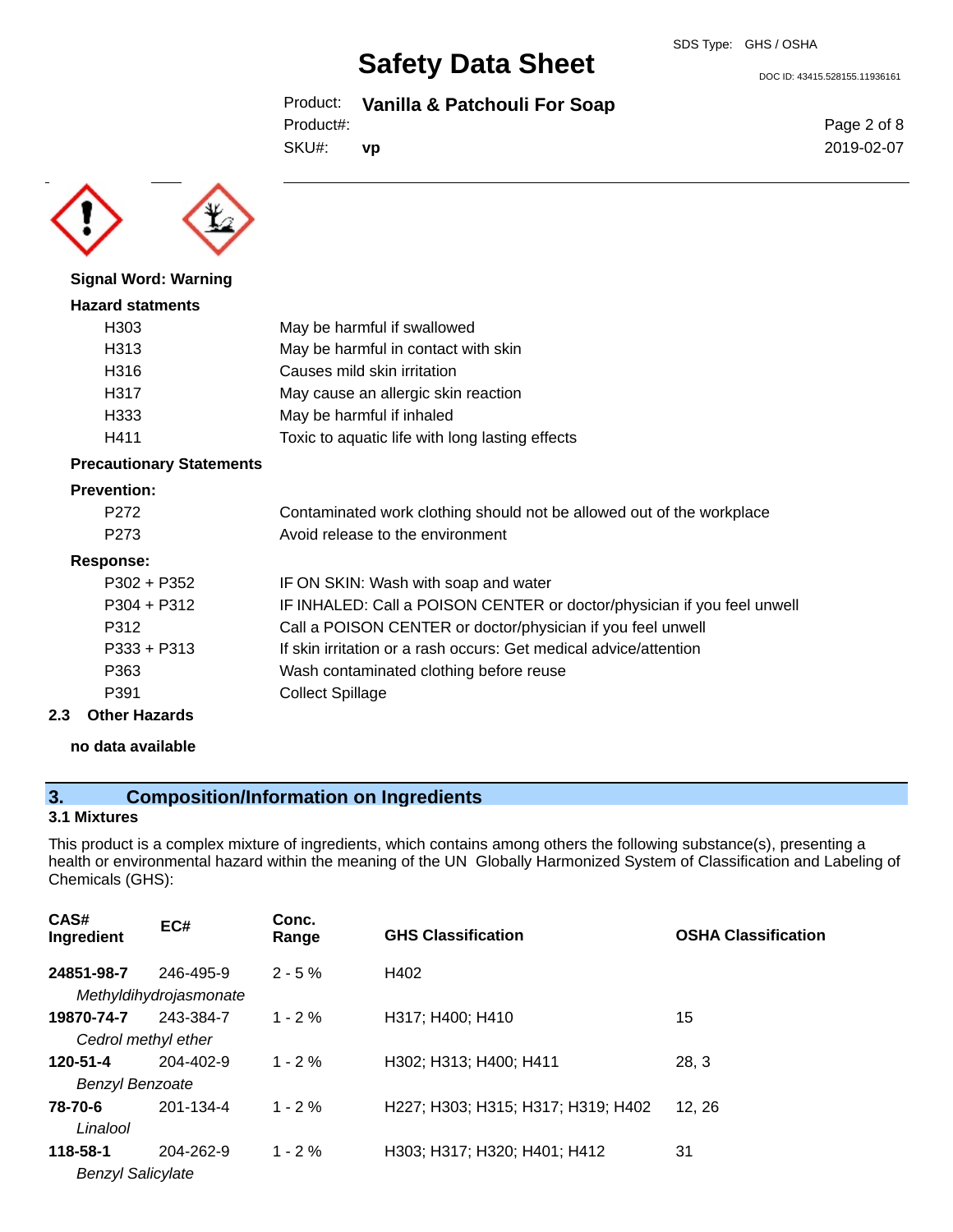#### SDS Type: GHS / OSHA

# **Safety Data Sheet**

DOC ID: 43415.528155.11936161

|           |  | Product: Vanilla & Patchouli For Soap |  |
|-----------|--|---------------------------------------|--|
| Product#: |  |                                       |  |

SKU#: **vp** Page 3 of 8 2019-02-07

| CAS#<br>Ingredient                                                  | EC#                                         | Conc.<br>Range | <b>GHS Classification</b>                                    | <b>OSHA Classification</b> |  |  |
|---------------------------------------------------------------------|---------------------------------------------|----------------|--------------------------------------------------------------|----------------------------|--|--|
| 115-95-7                                                            | 204-116-4                                   | $1 - 2%$       | H227; H315; H317; H320; H402                                 |                            |  |  |
| <b>Linalyl Acetate</b>                                              |                                             |                |                                                              |                            |  |  |
| 105-95-3                                                            | 203-347-8                                   | $1 - 2%$       | H401                                                         | 11, 15                     |  |  |
| Ethylene brassylate                                                 |                                             |                |                                                              |                            |  |  |
| 54464-57-2                                                          | 259-174-3                                   | $1 - 2%$       | H315; H317; H400; H410                                       | 11, 31                     |  |  |
|                                                                     | Tetramethyl Acetyloctahydronaphthalenes     |                |                                                              |                            |  |  |
| 101-86-0                                                            | 202-983-3                                   | $1 - 2%$       | H303; H316; H317; H400; H411                                 | 11, 15                     |  |  |
|                                                                     | Hexyl cinnamaldehyde                        |                |                                                              |                            |  |  |
| 121-32-4                                                            | 204-464-7                                   | $1 - 2%$       | H303; H320; H402                                             |                            |  |  |
| Ethyl vanillin                                                      |                                             |                |                                                              |                            |  |  |
| 4940-11-8                                                           | 225-582-5                                   | $1 - 2%$       | H302; H401                                                   | $\overline{2}$             |  |  |
| Ethyl Hydroxypyrone                                                 |                                             |                |                                                              |                            |  |  |
| 1205-17-0                                                           | 214-881-6                                   | $0.1 - 1.0 %$  | H303; H317; H361; H401; H411                                 |                            |  |  |
|                                                                     | a-Methyl-1,3-benzodioxole-5-propionaldehyde |                |                                                              |                            |  |  |
| 6259-76-3                                                           | 228-408-6                                   | $0.1 - 1.0 %$  | H315; H317; H319; H400; H410                                 | 11, 15                     |  |  |
| Hexyl salicylate                                                    |                                             |                |                                                              |                            |  |  |
| 127-51-5                                                            | 204-846-3                                   | $0.1 - 1.0 %$  | H316; H317; H320; H401; H411                                 | 11, 15, 19, 26, 28, 31     |  |  |
| a-Isomethyl ionone                                                  |                                             |                |                                                              |                            |  |  |
| 33704-61-9                                                          | 251-649-3                                   | $0.1 - 1.0 \%$ | H303; H315; H317; H319; H401; H411                           | 11, 15, 26                 |  |  |
|                                                                     |                                             |                | 6,7-Dihydro-1,1,2,3,3-pentamethyl-4(5H)-indanone (Cashmeran) |                            |  |  |
| 106-22-9                                                            | 203-375-0                                   | $0.1 - 1.0 %$  | H303; H313; H315; H317; H319; H401                           | 11, 15                     |  |  |
| Citronellol                                                         |                                             |                |                                                              |                            |  |  |
| 32210-23-4                                                          | 250-954-9                                   | $0.1 - 1.0 %$  | H303; H317; H401                                             | 11, 15                     |  |  |
| 4-tert-Butylcyclohexyl acetate                                      |                                             |                |                                                              |                            |  |  |
| $91 - 64 - 5$                                                       | 202-086-7                                   | $0.1 - 1.0 %$  | H302; H317; H402                                             | 12, 15, 2, 26, 31, 9       |  |  |
| Coumarin                                                            |                                             |                |                                                              |                            |  |  |
| 23696-85-7                                                          | 245-833-2                                   | $0.01 - 0.1\%$ | H313; H315; H317; H401; H411                                 | 31                         |  |  |
| 1-(2,6,6-Trimethylcyclohexa-1,3-dienyl)-2-buten-1-one (Damascenone) |                                             |                |                                                              |                            |  |  |
| See Section 16 for full text of GHS classification codes            |                                             |                |                                                              |                            |  |  |

Total Hydrocarbon Content  $(\% w/w) = 1.32$ 

| <b>First Aid Measures</b><br>$\overline{4}$ .                      |                                                                                                               |
|--------------------------------------------------------------------|---------------------------------------------------------------------------------------------------------------|
| <b>Description of first aid measures</b><br>4.1                    |                                                                                                               |
| Inhalation:                                                        | Remove from exposure site to fresh air and keep at rest.<br>Obtain medical advice.                            |
| Eye Exposure:                                                      | Flush immediately with water for at least 15 minutes.<br>Contact physician if symptoms persist.               |
| <b>Skin Exposure:</b>                                              | Remove contaminated clothes. Wash thoroughly with water (and soap).<br>Contact physician if symptoms persist. |
| Ingestion:                                                         | Rinse mouth with water and obtain medical advice.                                                             |
| Most important symptoms and effects, both acute and delayed<br>4.2 |                                                                                                               |

**Symptoms:** no data available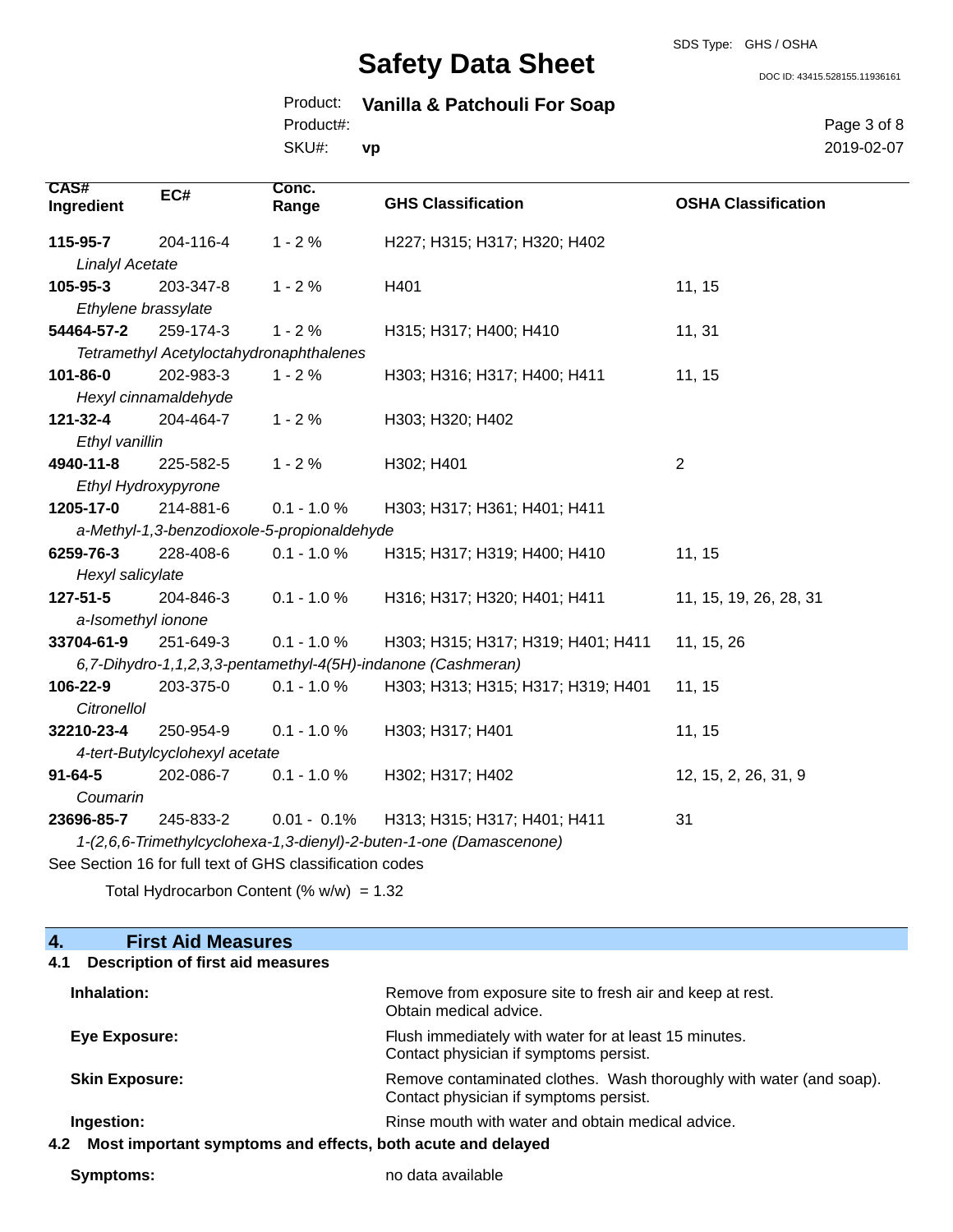SDS Type: GHS / OSHA

DOC ID: 43415.528155.11936161

Page 4 of 8 2019-02-07

|  |  |  | Product: Vanilla & Patchouli For Soap |  |  |
|--|--|--|---------------------------------------|--|--|
|--|--|--|---------------------------------------|--|--|

Product#:

SKU#: **vp**

**Risks:** Risks: Refer to Section 2.2 "Hazard Statements" **4.3 Indication of any immediate medical attention and special treatment needed Treatment:** Treatment: Treatment: Refer to Section 2.2 "Response" **5. Fire-Fighting measures 5.1 Extinguishing media Suitable:** Carbon dioxide (CO2), Dry chemical, Foam **Unsuitable** Do not use a direct water jet on burning material **5.2 Special hazards arising from the substance or mixture**

- **During fire fighting:** Water may be ineffective **5.3 Advice for firefighters**
- **Further information:** Standard procedure for chemical fires

#### **6. Accidental Release Measures**

#### **6.1 Personal precautions, protective equipment and emergency procedures**

Avoid inhalation and contact with skin and eyes. A self-contained breathing apparatus is recommended in case of a major spill.

#### **6.2 Environmental precautions**

Keep away from drains, soil, and surface and groundwater.

#### **6.3 Methods and materials for containment and cleaning up**

Clean up spillage promptly. Remove ignition sources. Provide adequate ventilation. Avoid excessive inhalation of vapors. Gross spillages should be contained by use of sand or inert powder and disposed of according to the local regulations.

#### **6.4 Reference to other sections**

Not Applicable

#### **7. Handling and Storage**

#### **7.1 Precautions for safe handling**

Apply according to good manufacturing and industrial hygiene practices with proper ventilation. Do not drink, eat or smoke while handling. Respect good personal hygiene.

#### **7.2 Conditions for safe storage, including any incompatibilities**

Store in a cool, dry and ventilated area away from heat sources and protected from light in tightly closed original container. Avoid plastic and uncoated metal container. Keep air contact to a minimum.

#### **7.3 Specific end uses**

No information available

#### **8. Exposure Controls/Personal Protection**

#### **8.1 Control parameters**

**Exposure Limits:** Contains no substances with occupational exposure limit values **Engineering Controls:** Use local exhaust as needed.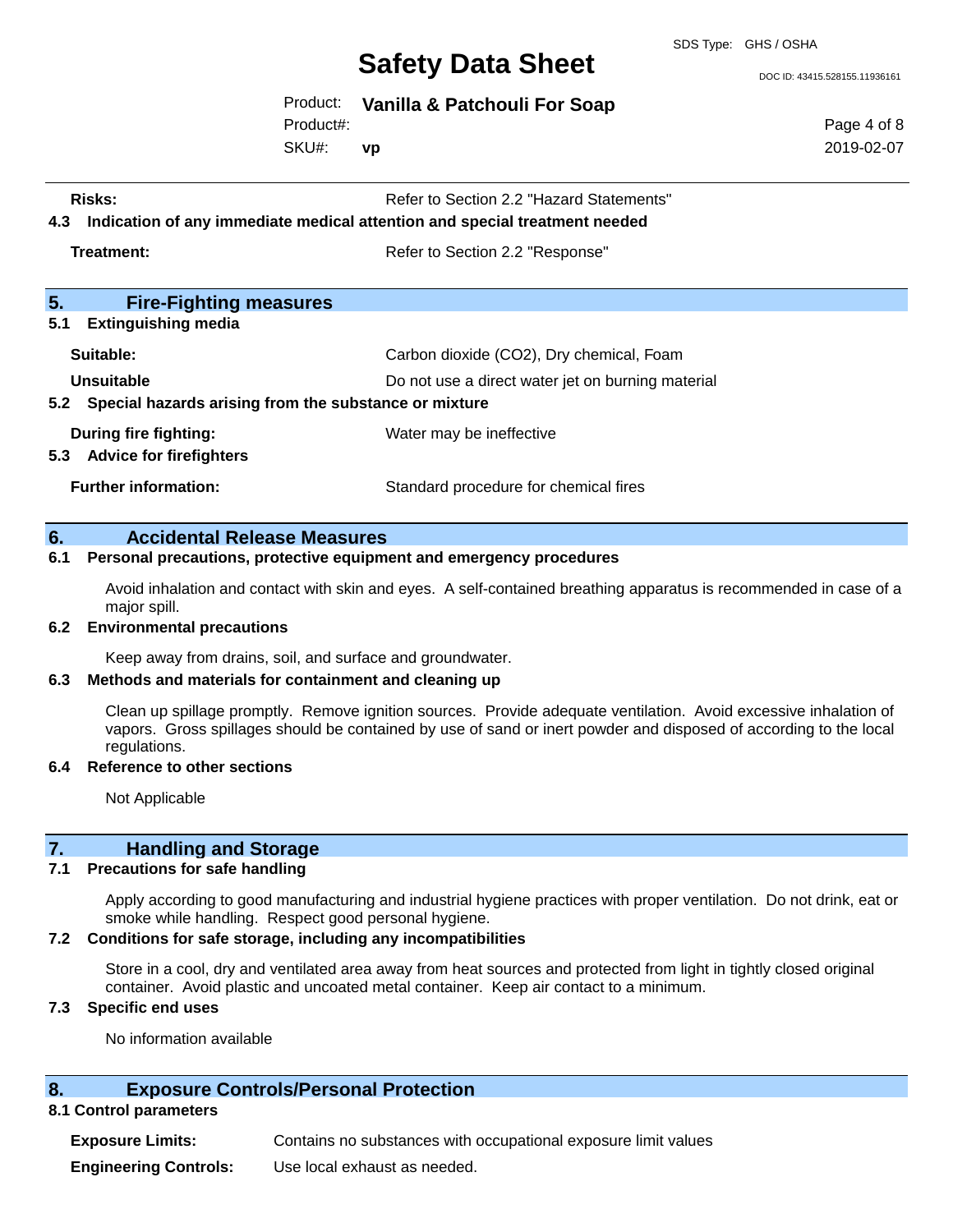DOC ID: 43415.528155.11936161

|           | Product: Vanilla & Patchouli For Soap |
|-----------|---------------------------------------|
| Product#: |                                       |
| SKU#: vp  |                                       |

Page 5 of 8 2019-02-07

#### **8.2 Exposure controls - Personal protective equipment**

| Eye protection:                | Tightly sealed goggles, face shield, or safety glasses with brow guards and side shields, etc.<br>as may be appropriate for the exposure |
|--------------------------------|------------------------------------------------------------------------------------------------------------------------------------------|
| <b>Respiratory protection:</b> | Avoid excessive inhalation of concentrated vapors. Apply local ventilation where appropriate.                                            |
| <b>Skin protection:</b>        | Avoid Skin contact. Use chemically resistant gloves as needed.                                                                           |

### **9. Physical and Chemical Properties**

### **9.1 Information on basic physical and chemical properties**

| Appearance:                  | Liquid                       |
|------------------------------|------------------------------|
| Odor:                        | Conforms to Standard         |
| Color:                       | Yellow to Pale Orange (G4-9) |
| <b>Viscosity:</b>            | Liquid                       |
| <b>Freezing Point:</b>       | Not determined               |
| <b>Boiling Point:</b>        | Not determined               |
| <b>Melting Point:</b>        | Not determined               |
| <b>Flashpoint (CCCFP):</b>   | >200 F (93.33 C)             |
| <b>Auto flammability:</b>    | Not determined               |
| <b>Explosive Properties:</b> | None Expected                |
| <b>Oxidizing properties:</b> | None Expected                |
| Vapor Pressure (mmHg@20 C):  | 0.0225                       |
| %VOC:                        | 2.3182                       |
| Specific Gravity @ 25 C:     | 1.0760                       |
| Density @ 25 C:              | 1.0730                       |
| Refractive Index @ 20 C:     | 1.4780                       |
| Soluble in:                  | Water                        |

### **10. Stability and Reactivity**

| <b>10.1 Reactivity</b>                  | None                                               |
|-----------------------------------------|----------------------------------------------------|
| <b>10.2 Chemical stability</b>          | Stable                                             |
| 10.3 Possibility of hazardous reactions | None known                                         |
| 10.4 Conditions to avoid                | None known                                         |
| 10.5 Incompatible materials             | Strong oxidizing agents, strong acids, and alkalis |
| 10.6 Hazardous decomposition products   | None known                                         |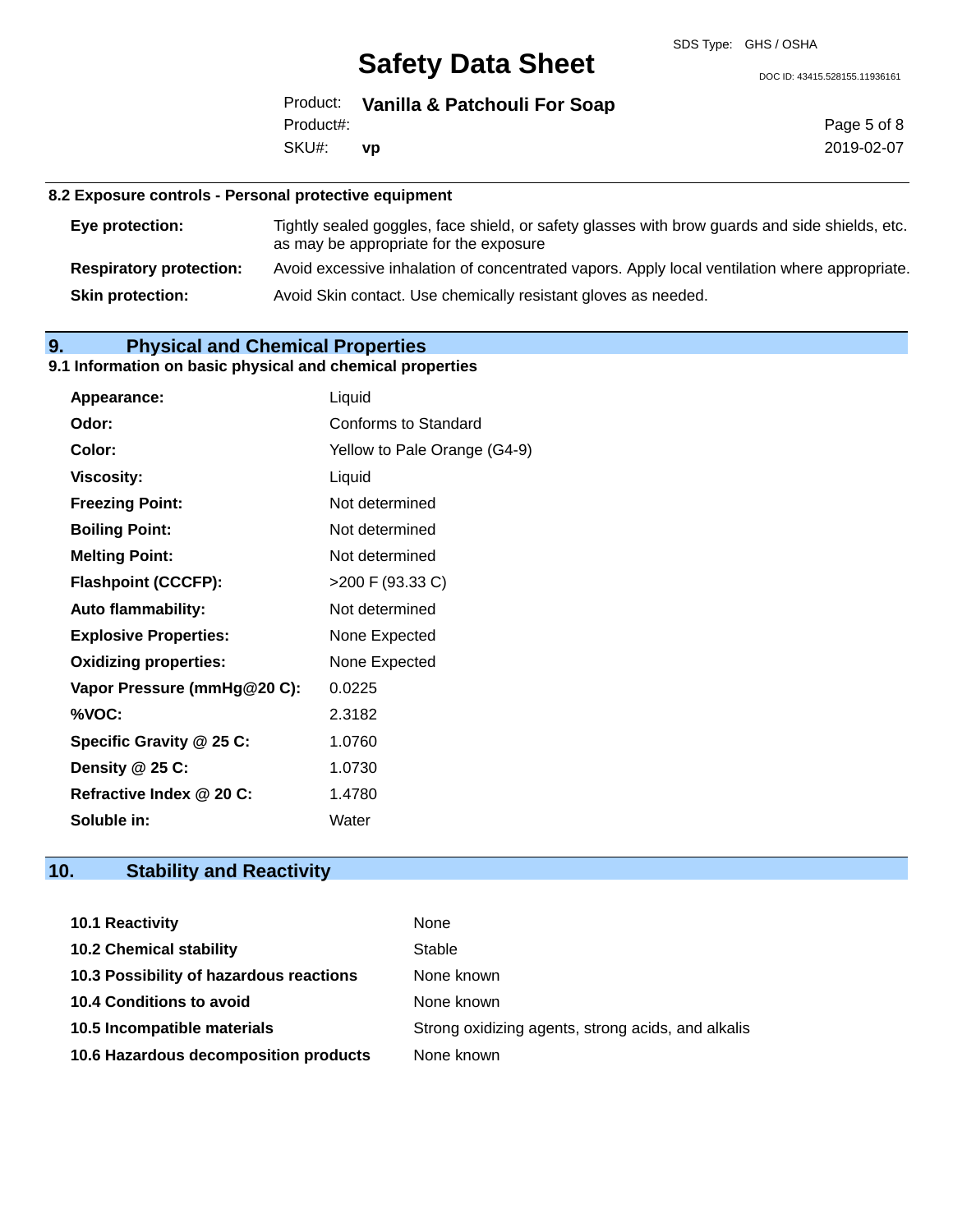SDS Type: GHS / OSHA

DOC ID: 43415.528155.11936161

Product: **Vanilla & Patchouli For Soap** SKU#: Product#: **vp**

Page 6 of 8 2019-02-07

| 11.<br><b>Toxicological Information</b>                                                                             |                                                          |
|---------------------------------------------------------------------------------------------------------------------|----------------------------------------------------------|
| <b>11.1 Toxicological Effects</b>                                                                                   |                                                          |
| Acute Toxicity Estimates (ATEs) based on the individual Ingredient Toxicity Data utilizing the "Additivity Formula" |                                                          |
| Acute toxicity - Oral - (Rat) mg/kg                                                                                 | (LD50: 4,385.46) May be harmful if swallowed             |
| Acute toxicity - Dermal - (Rabbit) mg/kg                                                                            | (LD50: 3,210.20) May be harmful in contact with skin     |
| Acute toxicity - Inhalation - (Rat) mg/L/4hr                                                                        | (LC50: 124.41) May be harmful if inhaled                 |
| <b>Skin corrosion / irritation</b>                                                                                  | Causes mild skin irritation                              |
| Serious eye damage / irritation                                                                                     | Not classified - the classification criteria are not met |
| <b>Respiratory sensitization</b>                                                                                    | Not classified - the classification criteria are not met |
| <b>Skin sensitization</b>                                                                                           | May cause an allergic skin reaction                      |
| <b>Germ cell mutagenicity</b>                                                                                       | Not classified - the classification criteria are not met |
| Carcinogenicity                                                                                                     | Not classified - the classification criteria are not met |
| <b>Reproductive toxicity</b>                                                                                        | Not classified - the classification criteria are not met |
| Specific target organ toxicity - single exposure                                                                    | Not classified - the classification criteria are not met |
| Specific target organ toxicity - repeated exposure                                                                  | Not classified - the classification criteria are not met |
| <b>Aspiration hazard</b>                                                                                            | Not classified - the classification criteria are not met |
|                                                                                                                     |                                                          |

#### **12. Ecological Information 12.1 Toxicity**

| <b>Acute acquatic toxicity</b>     | Not classified - the classification criteria are not met |
|------------------------------------|----------------------------------------------------------|
| <b>Chronic acquatic toxicity</b>   | Toxic to aquatic life with long lasting effects          |
| <b>Toxicity Data on soil</b>       | no data available                                        |
| <b>Toxicity on other organisms</b> | no data available                                        |
|                                    |                                                          |
| 12.2 Persistence and degradability | no data available                                        |
| 12.3 Bioaccumulative potential     | no data available                                        |
| 12.4 Mobility in soil              | no data available                                        |
| 12.5 Other adverse effects         | no data available                                        |
|                                    |                                                          |

#### **13. Disposal Conditions**

#### **13.1 Waste treatment methods**

Do not allow product to reach sewage systems. Dispose of in accordance with all local and national regulations. Send to a licensed waste management company.The product should not be allowed to enter drains, water courses or the soil. Do not contaminate ponds, waterways or ditches with chemical or used container.

### **14. Transport Information**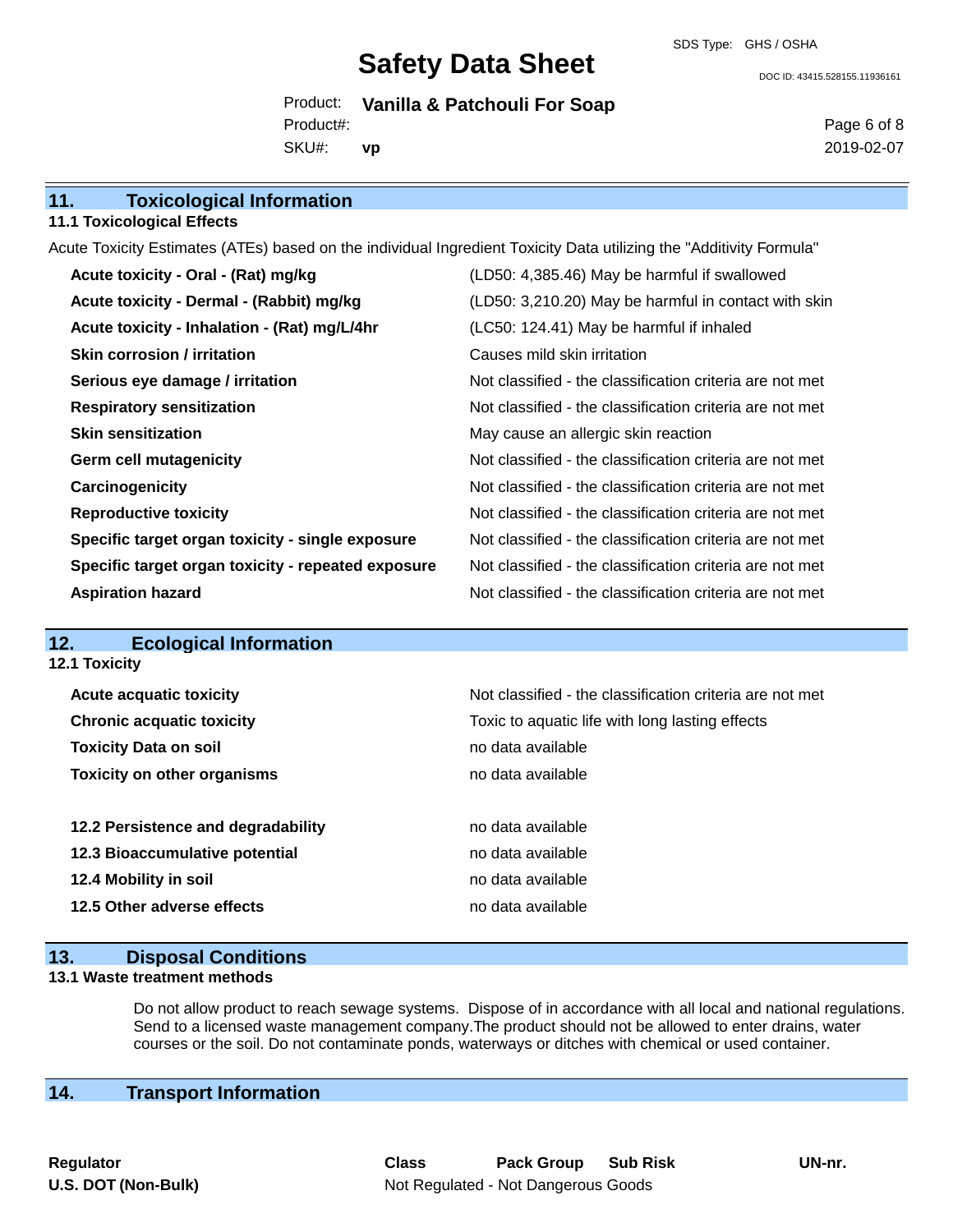#### SDS Type: GHS / OSHA

# **Safety Data Sheet**

DOC ID: 43415.528155.11936161

|                                                                               | Product:<br>Product#: | Vanilla & Patchouli For Soap |                                                                       | Page 7 of 8   |  |
|-------------------------------------------------------------------------------|-----------------------|------------------------------|-----------------------------------------------------------------------|---------------|--|
|                                                                               | SKU#:                 | vp                           |                                                                       | 2019-02-07    |  |
| <b>Chemicals NOI</b><br><b>ADR/RID (International Road/Rail)</b>              |                       |                              |                                                                       |               |  |
| <b>Environmentally Hazardous</b><br>Liquid, n.o.s.<br><b>IATA (Air Cargo)</b> | Substance,            | 9                            | Ш                                                                     | <b>UN3082</b> |  |
| <b>Environmentally Hazardous</b><br>Liquid, n.o.s.<br><b>IMDG (Sea)</b>       | Substance,            | 9                            | Ш                                                                     | <b>UN3082</b> |  |
| <b>Environmentally Hazardous</b><br>Liquid, n.o.s.                            | Substance,            | 9                            | $\mathbf{III}$                                                        | <b>UN3082</b> |  |
| 15.<br><b>Regulatory Information</b>                                          |                       |                              |                                                                       |               |  |
| <b>U.S. Federal Regulations:</b>                                              |                       |                              |                                                                       |               |  |
| <b>TSCA (Toxic Substance Control Act):</b>                                    |                       |                              | All components of the substance/mixture are listed or exempt          |               |  |
| 40 CFR(EPCRA, SARA, CERCLA and CAA)<br><b>U.S. State Regulations:</b>         |                       |                              | This product contains NO components of concern.                       |               |  |
| <b>California Proposition 65 Warning</b><br>123-35-3(NF 204-622-5 0.01 - 0.1% |                       |                              | This product contains the following components:<br>beta-Myrcene (NFS) |               |  |
| <b>Canadian Regulations:</b>                                                  |                       |                              |                                                                       |               |  |
| <b>DSL / NDSL</b>                                                             |                       |                              | 100.05% of the components are listed or exempt.                       |               |  |
| .                                                                             |                       |                              |                                                                       |               |  |

## **16. Other Information**

#### **GHS H-Statements referred to under section 3**

| H227 : Combustible liquid                                   | H302: Harmful if swallowed                               |
|-------------------------------------------------------------|----------------------------------------------------------|
| H315 : Causes skin irritation                               | H317 : May cause an allergic skin reaction               |
| H319 : Causes serious eye irritation                        | H320 : Causes eye irritation                             |
| H361: Suspected of damaging fertility or the unborn child   | H400 : Very Toxic to aquatic life                        |
| H401 : Toxic to aquatic life                                | H402 : Harmful to aquatic life                           |
| H410 : Very toxic to aquatic life with long lasting effects | H412 : Harmful to aquatic life with long lasting effects |
| <b>Total Fractional Values</b>                              |                                                          |
| Risk<br>(TFV)                                               | Risk                                                     |

(1.00) Skin Corrosion/Irritation, Category 3 (2.00) Sensitization, Skin, Category 1A

(2.39) Aquatic Chronic Toxicity, Category 2